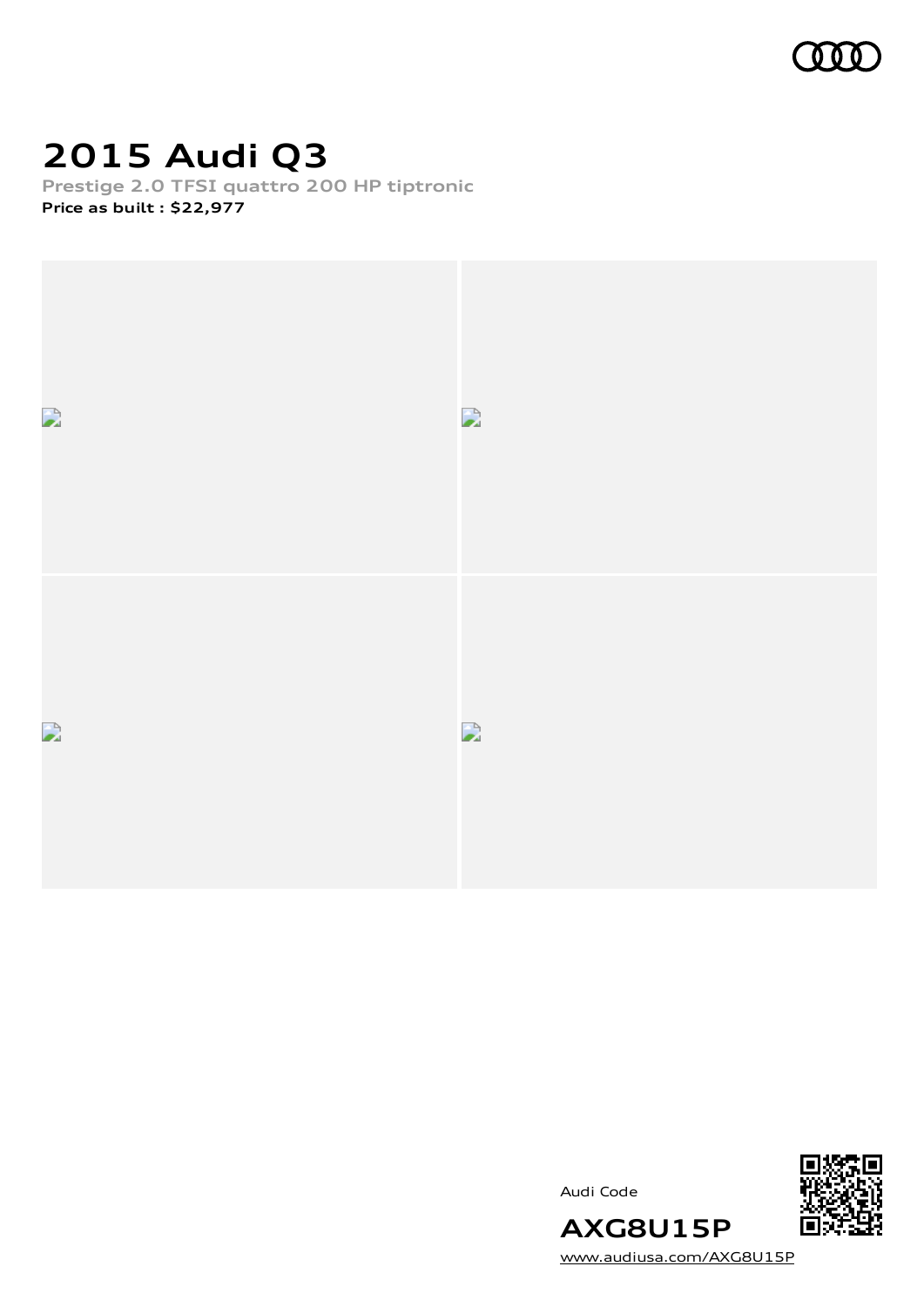#### **Audi 2015 Audi Q3** Prestige 2.0 TFSI quattro 200 HP tiptronic

**Price as buil[t](#page-10-0)** \$22,977

#### **Exterior colour**

Monsoon Gray metallic

#### $\overline{\phantom{a}}$

#### **Further Information**

|                 | N٥           |
|-----------------|--------------|
| Mileage         | 64,649 miles |
| Type of vehicle | Used car     |

**Warranty**

#### **Interior colour**

#### **Technical Specifications**

| Engine type                  | Four-cylinder                                 |
|------------------------------|-----------------------------------------------|
| stroke                       | Displacement/Bore and 1,984/82.5 x 92.8 cc/mm |
| Torque                       | 207 @ 1,700-5,000 lb-ft@rpm                   |
| Top track speed              | 130 mph mph                                   |
| Acceleration (0 - 60<br>mph) | 8.2 seconds seconds                           |
| Recommended fuel             | Premium                                       |

#### **Audi Code** AXG8U15P

**Your configuration on www.audiusa.com** [www.audiusa.com/AXG8U15P](https://www.audiusa.com/AXG8U15P)

**Commission number** 8bcc0afa0a0e09b05160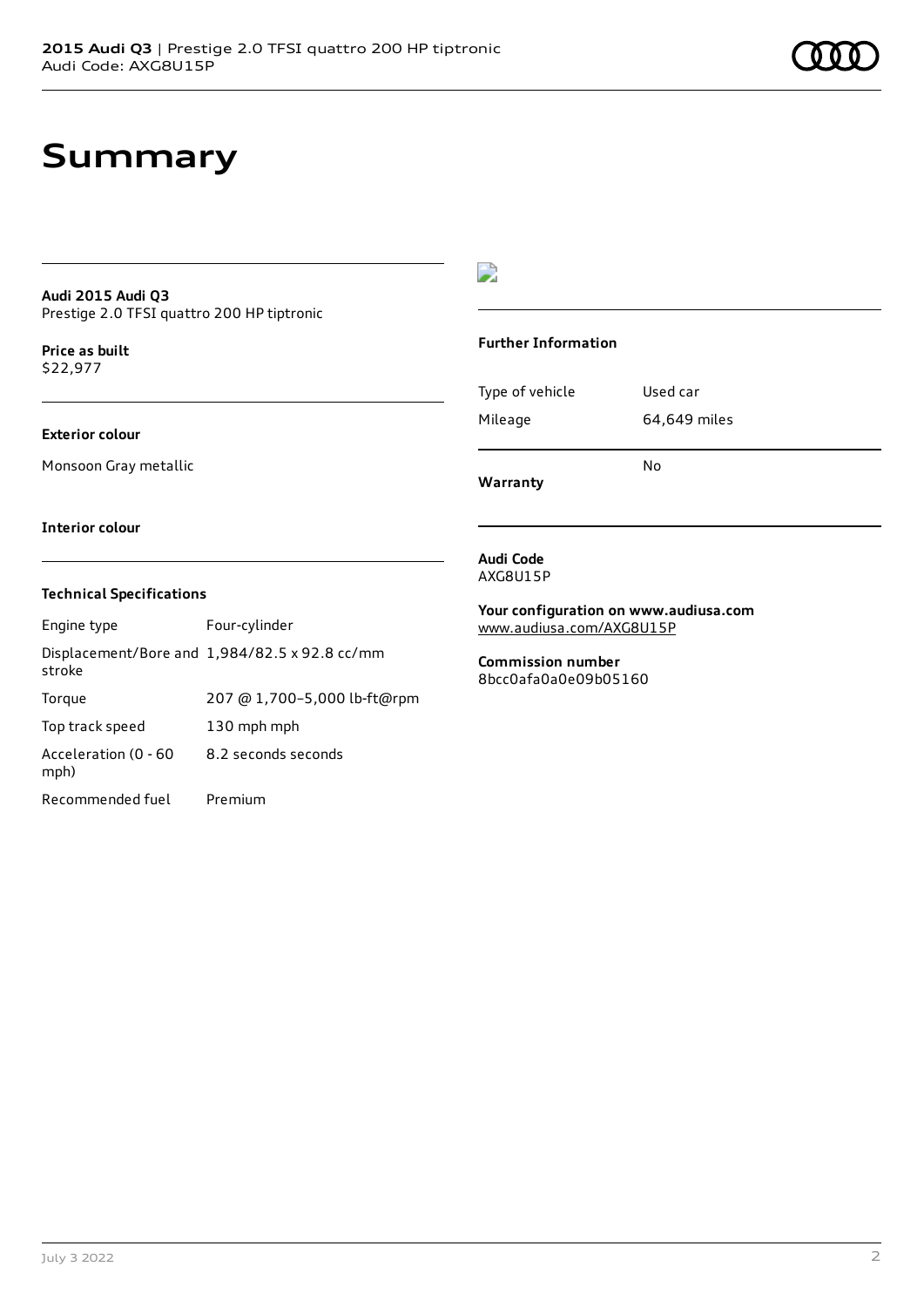# **Equipment**

Monsoon Gray metallic

Door mirrors - with auto dimming function for drivers side. Electrically folding, adjustable and heated

Door sill trims with aluminium inlays

Black cloth headliner

Three-spoke multifunction sport steering wheel with shift paddles

Power trunk open/close and hands-free release

Balsamic Brown Walnut Wood inlays

Audi drive select®

Bose Surround Sound System

Color driver information system











**(1/2)**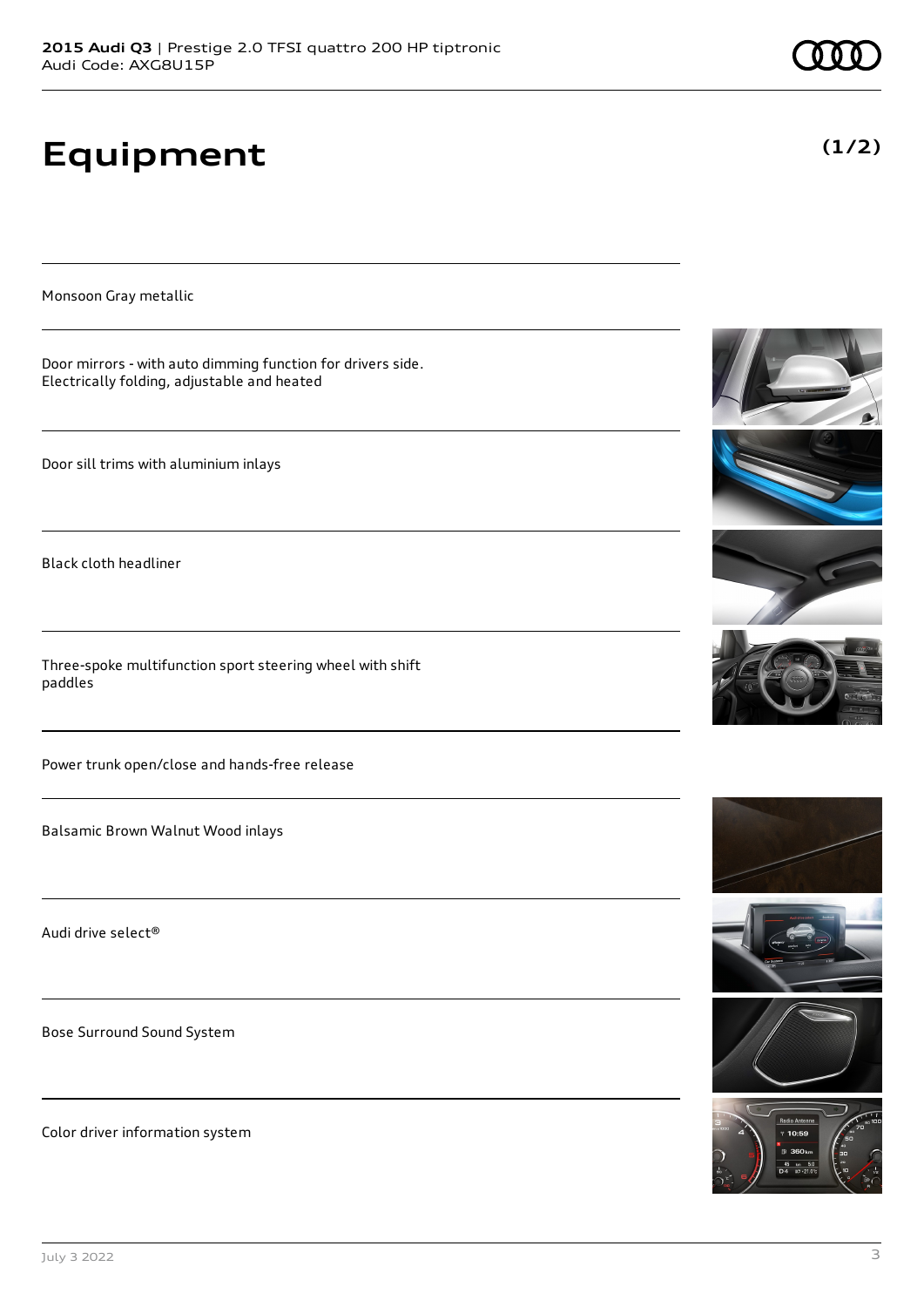# **Equipment**

HD Radio™ Technology

Voice control

Audi side assist

BLUETOOTH® wireless technology preparation for mobile phone

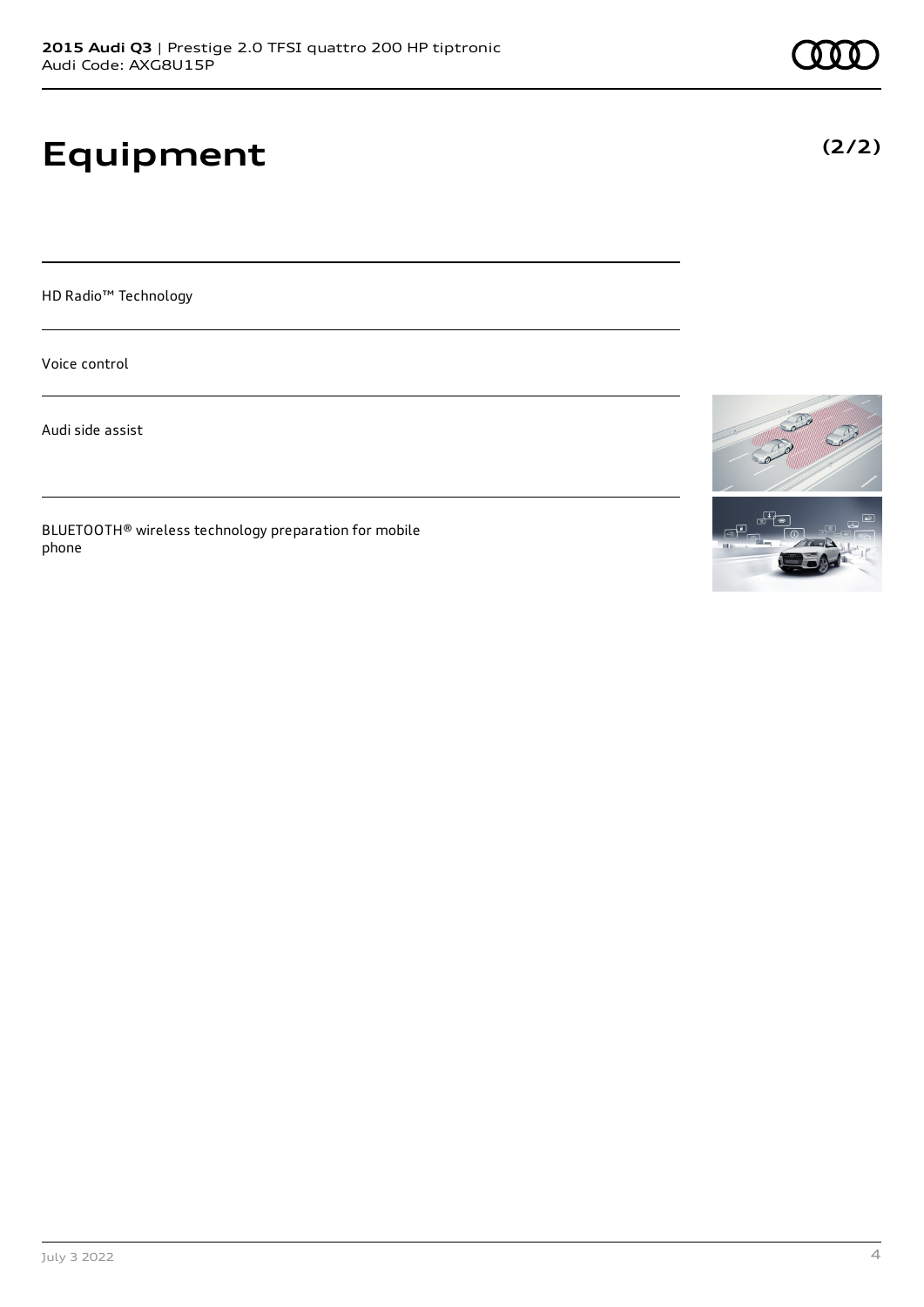### **Standard features**

#### **Safety and Security**

| 4UM             | Driver's and front passenger air bag, NAR<br>with front passenger air bag deactivation (2-<br>stage) |
|-----------------|------------------------------------------------------------------------------------------------------|
| 1AT             | Electronic stabilisation control (ESC)                                                               |
| UH1             | Electromechanical parking brake                                                                      |
| 8T <sub>2</sub> | Cruise control with coast, resume and<br>accelerate features                                         |
| 7K <sub>6</sub> | Tire-pressure monitoring system                                                                      |
| 4X3             | Side airbags at front and head airbag system                                                         |
| 8N6             | Light / rain sensor                                                                                  |
| 413             | Audi advanced key - keyless start, stop and<br>entry                                                 |
| 3B7             | ISOFIX child seat mounting and Top Tether<br>anchorage point for outer rear seats                    |
|                 |                                                                                                      |

#### **Exterior**

| 0PO             | Dual exhaust outlets         |
|-----------------|------------------------------|
| 1D <sub>8</sub> | Provision for towing bracket |
| 1S1             | Car jack                     |
| 3S1             | Aluminum roof rails          |
| 511             | Rear roof spoiler            |
| 8IH             | Xenon plus headlights        |
| 8Q3             | Automatic headlight leveling |
| 8TB             | Rear fog lights              |
| H70             | 18" 235/50 all-season tires  |
| 8SL             | LED taillights               |
| 4KF             | Privacy glass                |

4ZB High-gloss package

#### **Exterior**

| C3I | 18" 5-arm design wheels with 235/50 all- |
|-----|------------------------------------------|
|     | season tires                             |

#### **Interior**

| <b>WPT</b> | Prestige package                                                              |
|------------|-------------------------------------------------------------------------------|
| OE5        | Storage package and luggage compartment<br>package                            |
| 3FU        | Panoramic sunroof                                                             |
| 9AK        | Dual-zone automatic climate control                                           |
| 417        | Auto-dimming interior mirror with compass                                     |
| 001        | Illumination for interior door handles, air<br>vent controls, front footwells |
| 6E3        | Front center armrest                                                          |
| 7F9        | Leather gearshift knob                                                        |
| 3 NU       | Load-through facility                                                         |
| N1F        | Leather seating surfaces                                                      |
| 4A3        | Heated front seats                                                            |

#### **Infotainment and Driver Assistance**

| UG5 | Hill descent assist  |
|-----|----------------------|
| UF7 | Audi music interface |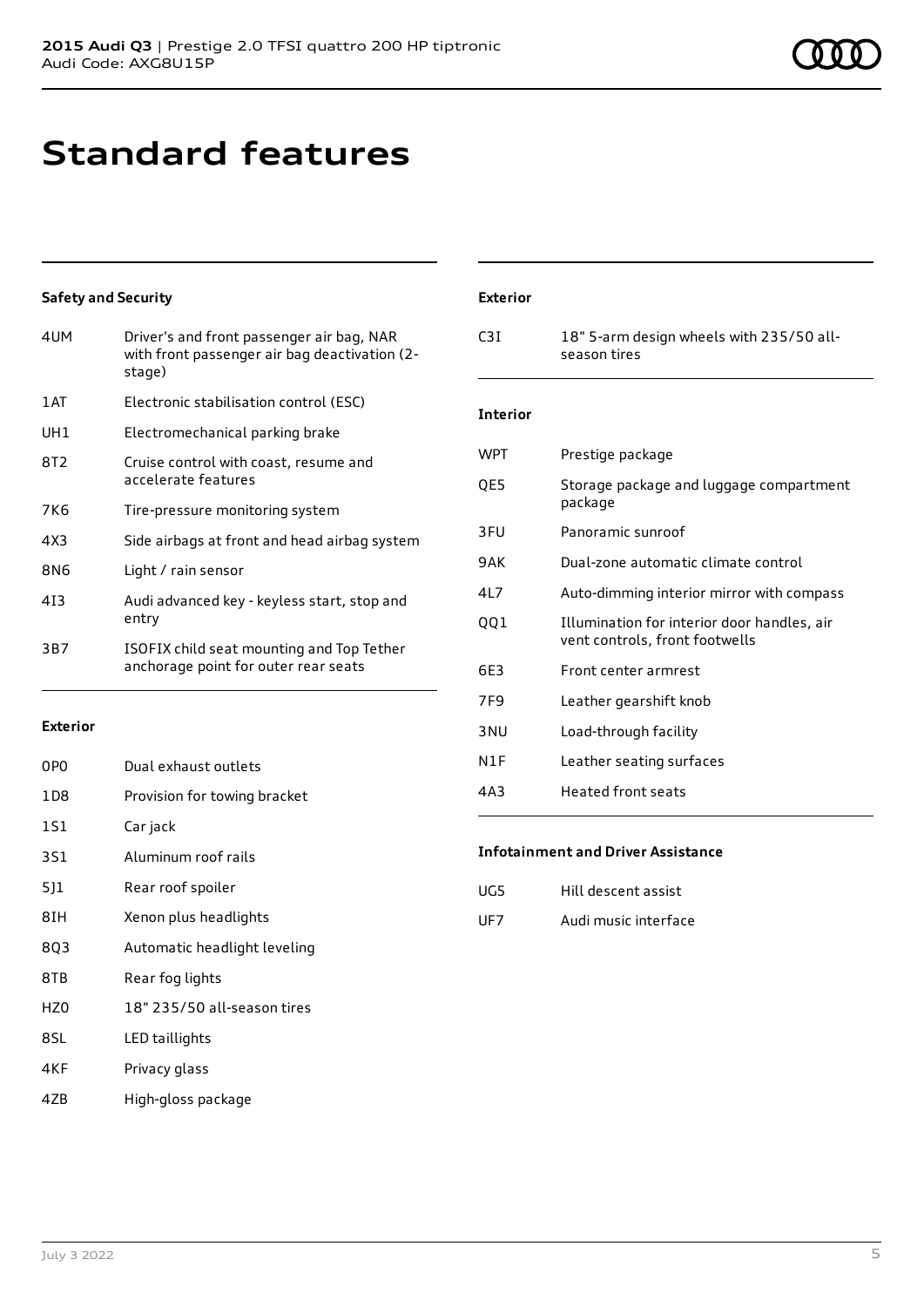### **Dealer remarks**

Q3 2.0T Prestige quattro, 2.0L 4-Cylinder TFSI, 6-Speed Automatic with Tiptronic, quattro, Black w/Leather Seating Surfaces, Audi Connect w/Online Services, Balsamic Brown Walnut Decorative Wood Inlays, BOSE Surround Sound, Color Driver Information System w/Trip Computer, Driver Assistance Package, Driver Auto-Dimming & Power-Folding Side Mirrors, Front Sport Seats, Parking System Plus w/Rearview Camera, Power Tailgate, Prestige Package, Radio: MMI Navigation Plus w/Voice Control, Sport Package. 2015 Audi Q3 2.0T Prestige quattro Clean CARFAX. Monsoon Gray Metallic 2.0T Prestige quattro quattro 6-Speed Automatic with Tiptronic 2.0L 4-Cylinder TFSI

Odometer is 13740 miles below market average! 20/28 City/Highway MPG

Awards:

\* JD Power Automotive Performance, Execution and Layout (APEAL) Study, Initial Quality Study (IQS), Vehicle Dependability Study \* JD Power Automotive Performance, Execution and Layout (APEAL) Study, Initial Quality Study (IQS), Vehicle Dependability Study (VDS) \* 2015 KBB.com 10 Best Luxury Cars Under \$35,000 Reviews:

\* For not much more money than a loaded mainstream compact SUV like the Honda CR-V, you can obtain an entrylevel luxury SUV like the Audi Q3. In addition to the image boost an Audi immediately grants, youâ€<sup>™</sup>ll be treated to a refined ride quality, sophisticated design and premium amenities. Source: KBB.com

\* Quiet and comfortable ride; upscale interior; many luxury features come standard. Source: Edmunds \* New for 2015 the Audi Q3 is the newest entrant in the compact crossover segment. Its sloping roofline gives it a coupe-like look and feel while the xenon plus headlights with LED daytime running lights shine throughout your ride. The large panoramic sunroof is dramatic in its openness and provides a stellar perspective of the skyline. Twelve-way power front heated sport seats, including four-way power lumbar are designed for the utmost level of comfort while dual-zone climate control ensures each passenger is comfortable. The available power tailgate opens to allowing you to store up to 48.2 cu ft of goods with the rear seat folded flat. With a 200hp 2.0L TFSI turbocharged engine, the Q3 has power to spare. It makes quick work of getting you through packed city streets, or passing on the highway with fuel economy ratings of 20mpg city and 29mpg hwy. The Q3 is also available with Audi's legendary quattro all-wheel drive system. By sending power to the wheels with the most grip, quattro helps maximize available traction to improve handling. With the available Audi drive select system you can adjust the vehicle's steering and throttle response with ease choosing from modes including Comfort, Dynamic, and Auto. The available MMI navigation system is also available with Audi connect, enabling Google Earth 3D satellite imagery, a Wi-Fi hotspot for up to eight passenger devices, local traffic and weather, news and more. Available safety features include the Audi side assist system which can help alert you when a vehicle is in your blind spot. The parking system plus with rear view camera uses rear sensors to detect when you are close to another object, while a rear view camera helps provide additional visibility. Source: The Manufacturer Summary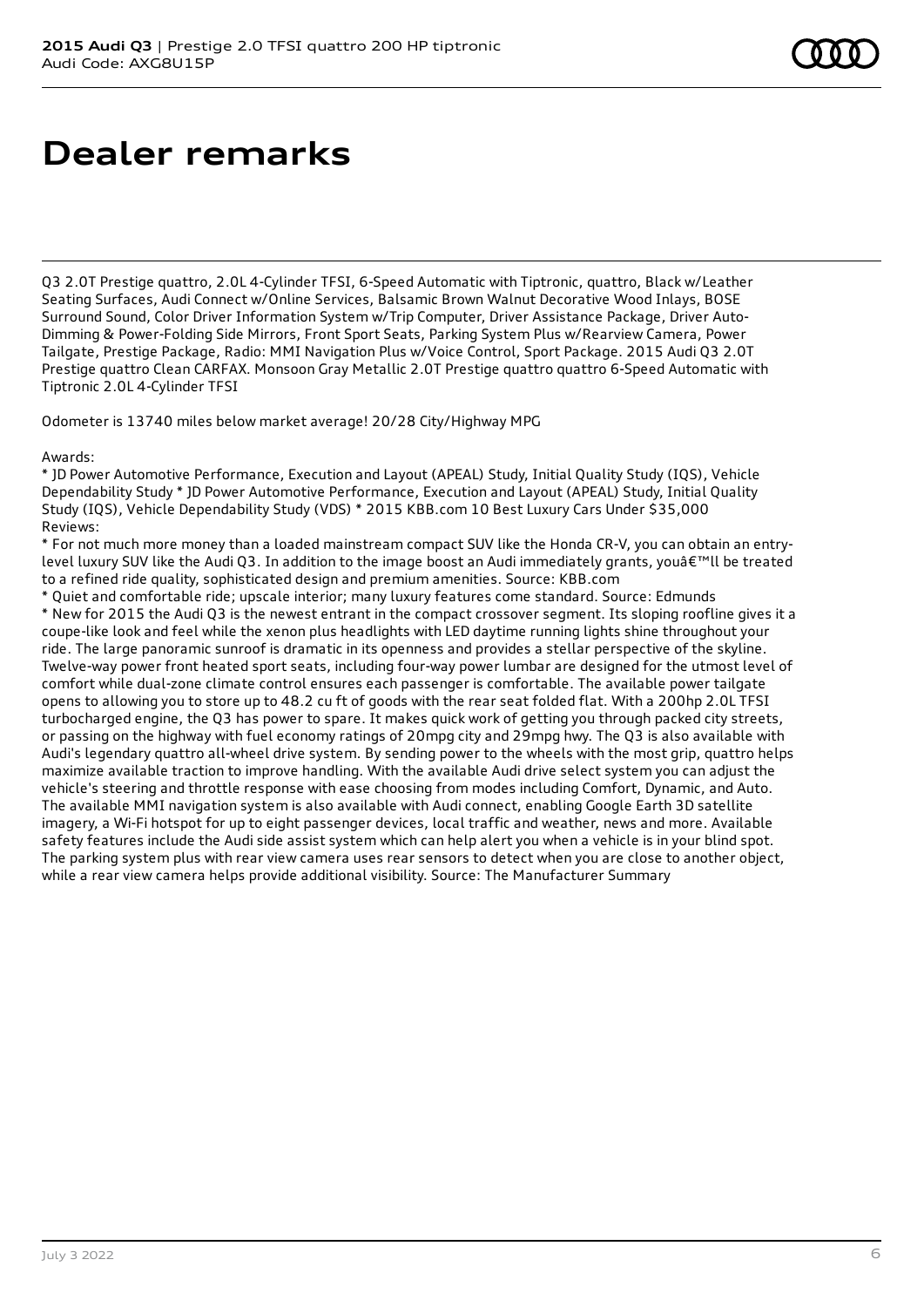# **Technical Specifications**

### **Engineering | Performance**

| Engine type                                 | Four-cylinder                                 |
|---------------------------------------------|-----------------------------------------------|
| Acceleration (0 - 60<br>mph)                | 8.2 seconds seconds                           |
| Engine block                                | Cast-iron                                     |
| Induction/fuel injection Turbocharged/TFSI® |                                               |
| Cylinder head                               | Aluminum-alloy                                |
| Max. output ps/hp                           | 200 @ 5,100-6,000 @ rpm                       |
| stroke                                      | Displacement/Bore and 1,984/82.5 x 92.8 cc/mm |
| Top track speed                             | 130 mph mph                                   |
| Torque                                      | 207 @ 1,700-5,000 lb-ft@rpm                   |
| Valvetrain                                  | 16-valve DOHC                                 |
|                                             |                                               |

#### **Transmission | Drivetrain**

| Gear ratios: 6th         | 0.688                                                                                                    |
|--------------------------|----------------------------------------------------------------------------------------------------------|
| Gear ratios: Final Drive | ΝA                                                                                                       |
| Gear ratios: 4th         | 1.164                                                                                                    |
| Transmission             | Six-speed Tiptronic <sup>®</sup> automatic<br>transmission with quattro <sup>®</sup> all-<br>wheel drive |
| Gear ratios: 5th         | 0.86                                                                                                     |
| Gear ratios: 2nd         | 2.303                                                                                                    |
| Gear ratios: 3rd         | 1.556                                                                                                    |
| Gear ratios: Reverse     | 3.422                                                                                                    |
| Gear ratios: 1st         | 3.949                                                                                                    |

| <b>Steering</b>                            |                                            |
|--------------------------------------------|--------------------------------------------|
| Steering type                              | Electromechanical power steering<br>system |
| Turning diameter, curb- 38.7 ft<br>to-curb |                                            |
| Steering ratio                             | 16.4:1                                     |
| <b>Suspension</b>                          |                                            |
| Front axle                                 | Five-link front suspension                 |
| Rear axle                                  | Trapezoidal-link rear suspension           |
| <b>Brakes</b>                              |                                            |
| <b>Front brakes</b>                        | 12.6 (ventilated disc) in                  |
| Rear brakes                                | $11.1$ (solid disc) in                     |

#### **Body**

| Material             | Fully galvanized steel unibody with<br>aluminum hood and tailgate |
|----------------------|-------------------------------------------------------------------|
| Corrosion protection | Multistep anti-corrosion protection                               |

#### **Warranty | Maintenance**

| Warranty    | 4-Year/50,000 mile new vehicle<br>limited warranty                                       |
|-------------|------------------------------------------------------------------------------------------|
| Maintenance | 12-Month/5.000 mile (whichever<br>occurs first) NO CHARGE first<br>scheduled maintenance |

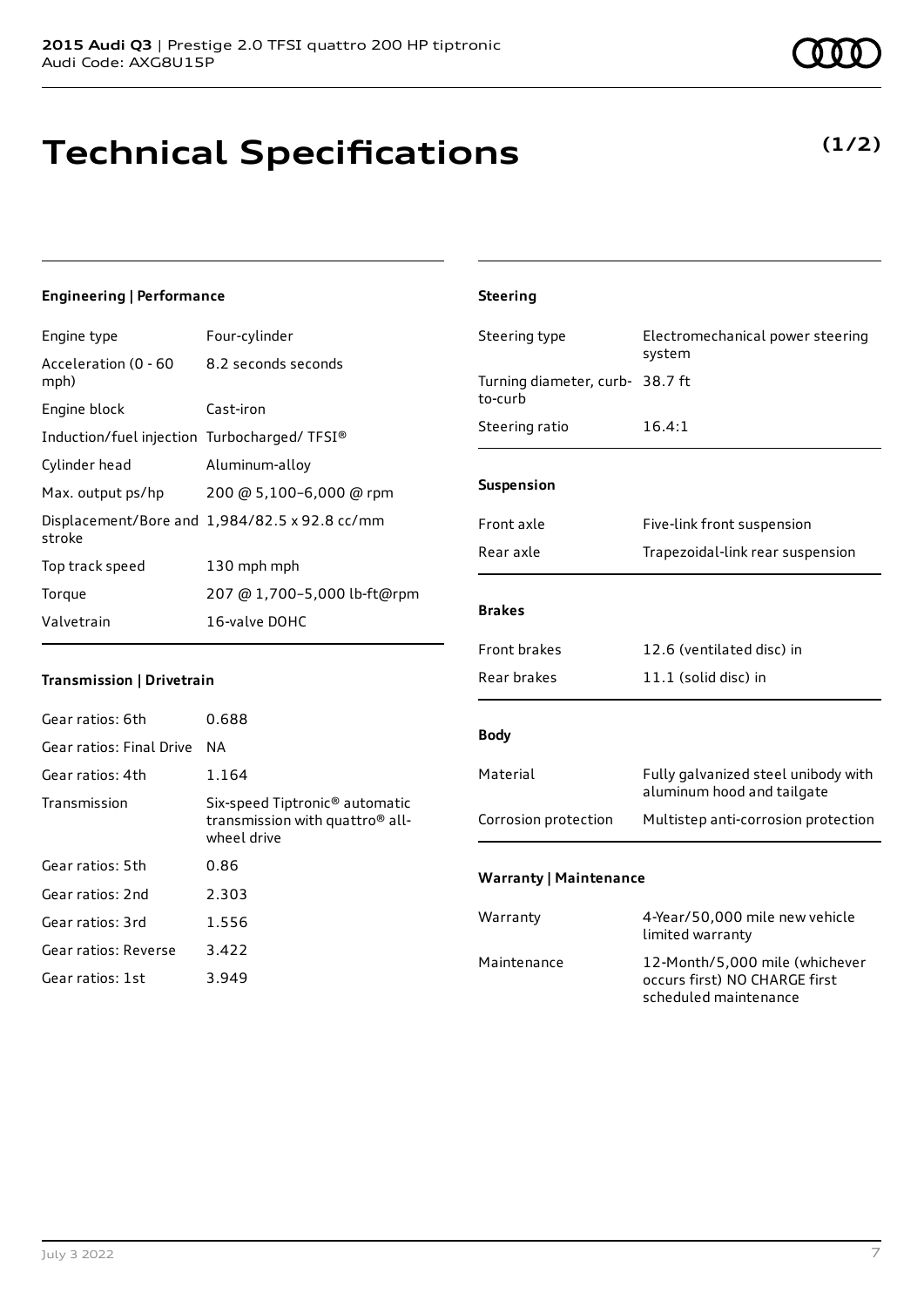### **Technical Specifications**

#### **Exterior Measurements**

| Height                           | 62.5 in   |
|----------------------------------|-----------|
| Overall width without<br>mirrors | $72.1$ in |
| Length                           | 172.6 in  |
| Wheelbase                        | 102.5 in  |
| Drag coefficient                 | 0.32 Cw   |
| Overall width with<br>mirrors    | 79.5 in   |
| Track rear                       | 62.0 in   |
| <b>Track front</b>               | 61.9 in   |
| Curb weight                      | 3,682 lb  |

#### **Interior measurements**

| Seating capacity                          | 5                      |
|-------------------------------------------|------------------------|
| Shoulder room, rear                       | 53.6 in                |
| Head room with front<br>sunroof           | 36.9 in                |
| Leg room, rear                            | $31.1$ in              |
| Shoulder room, front                      | 55.8 in                |
| Head room with rear<br>sunroof            | 37.4 in                |
| Leg room, front                           | 40.0 in                |
| Cargo volume, rear<br>seatbacks up/folded | 16.7/48.2 cu ft, cu ft |

**(2/2)**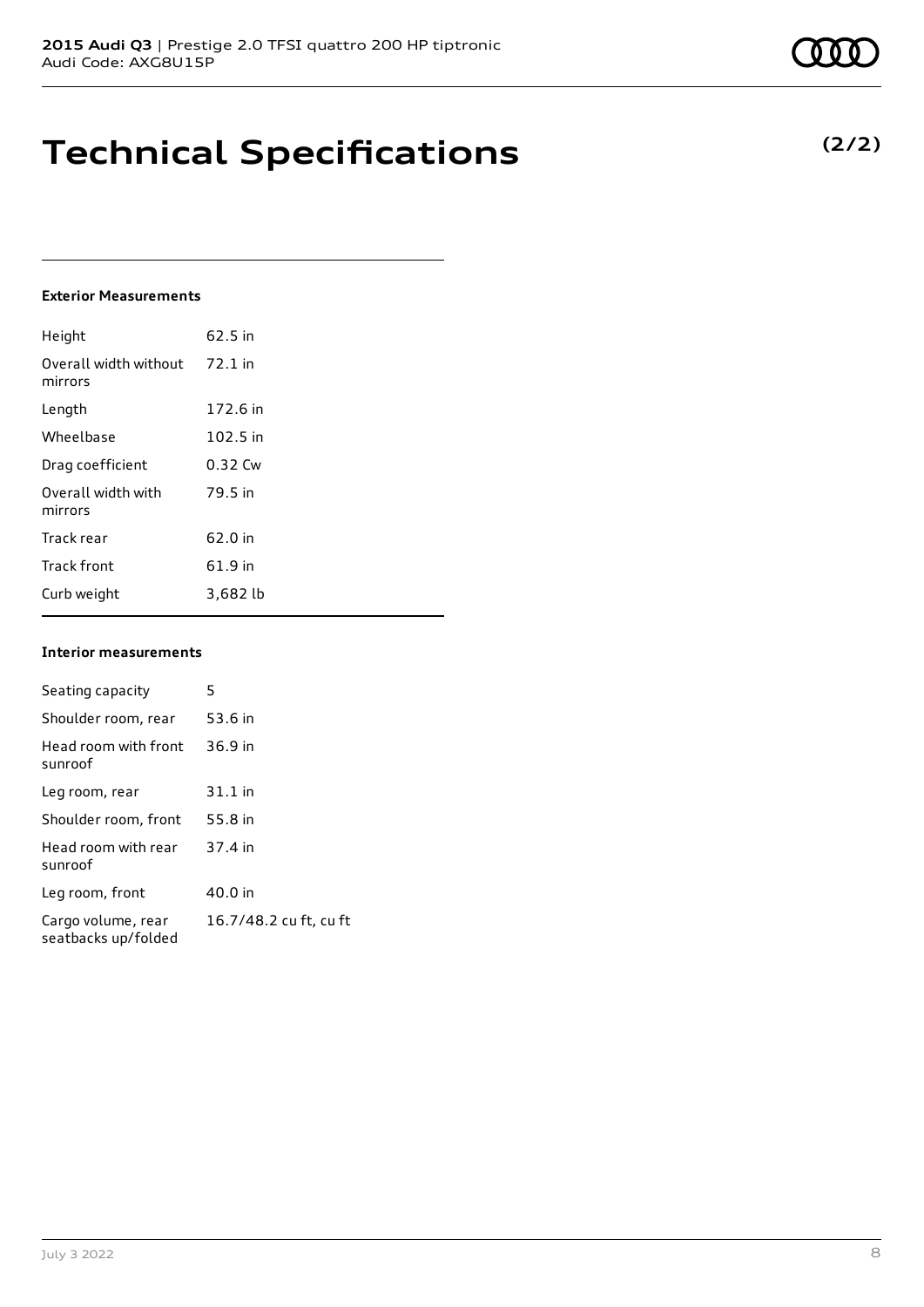### **Consumption- and emission**

**Consumption by NEDC**

combined 23 mpg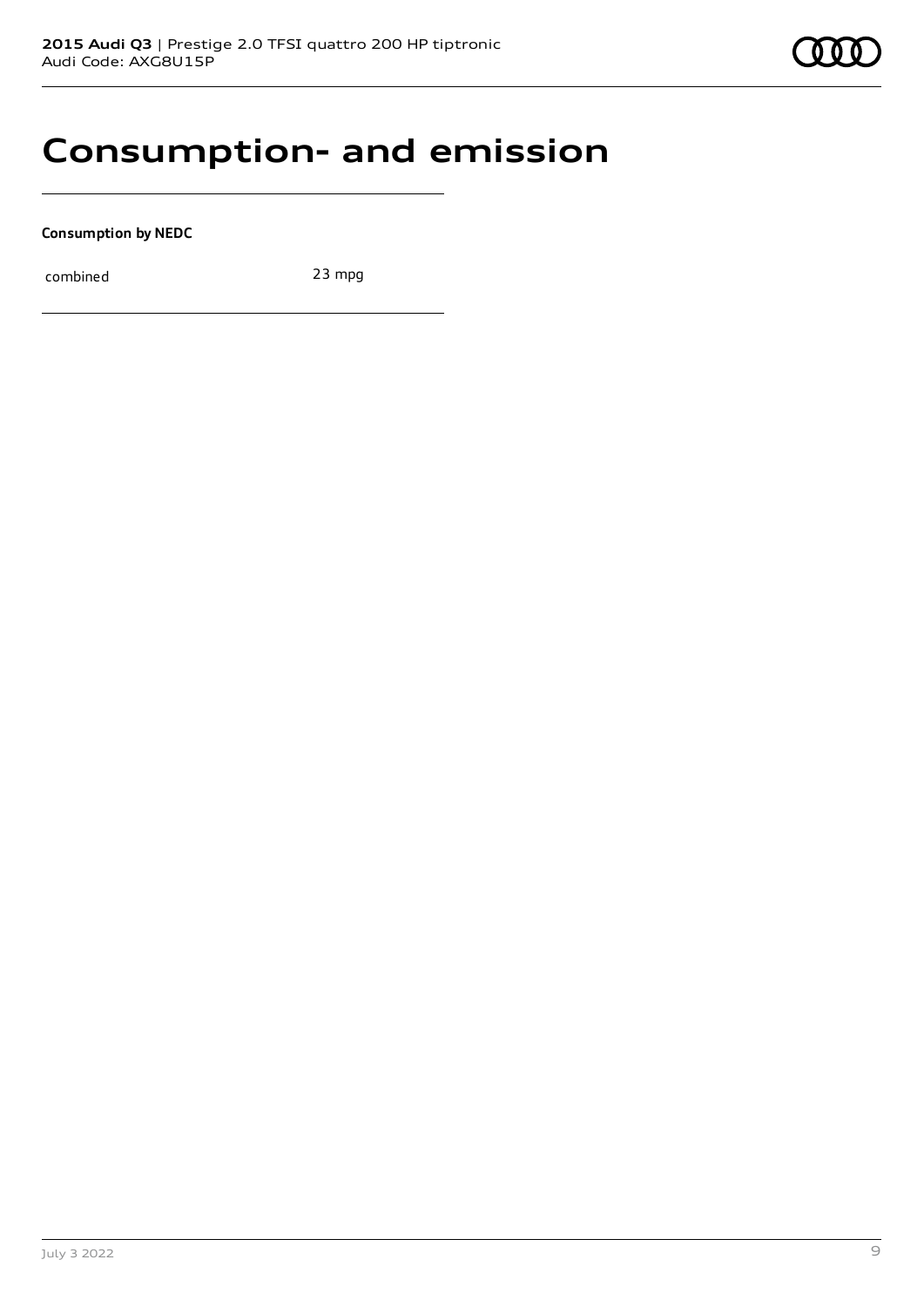### **Contact**

Dealer **Audi Reno Tahoe**

9190 S Virginia St 89511 Reno NV

Phone: +17753351335 FAX: 7753351336

www: [https://www.audirenotahoe.com](https://www.audirenotahoe.com/)